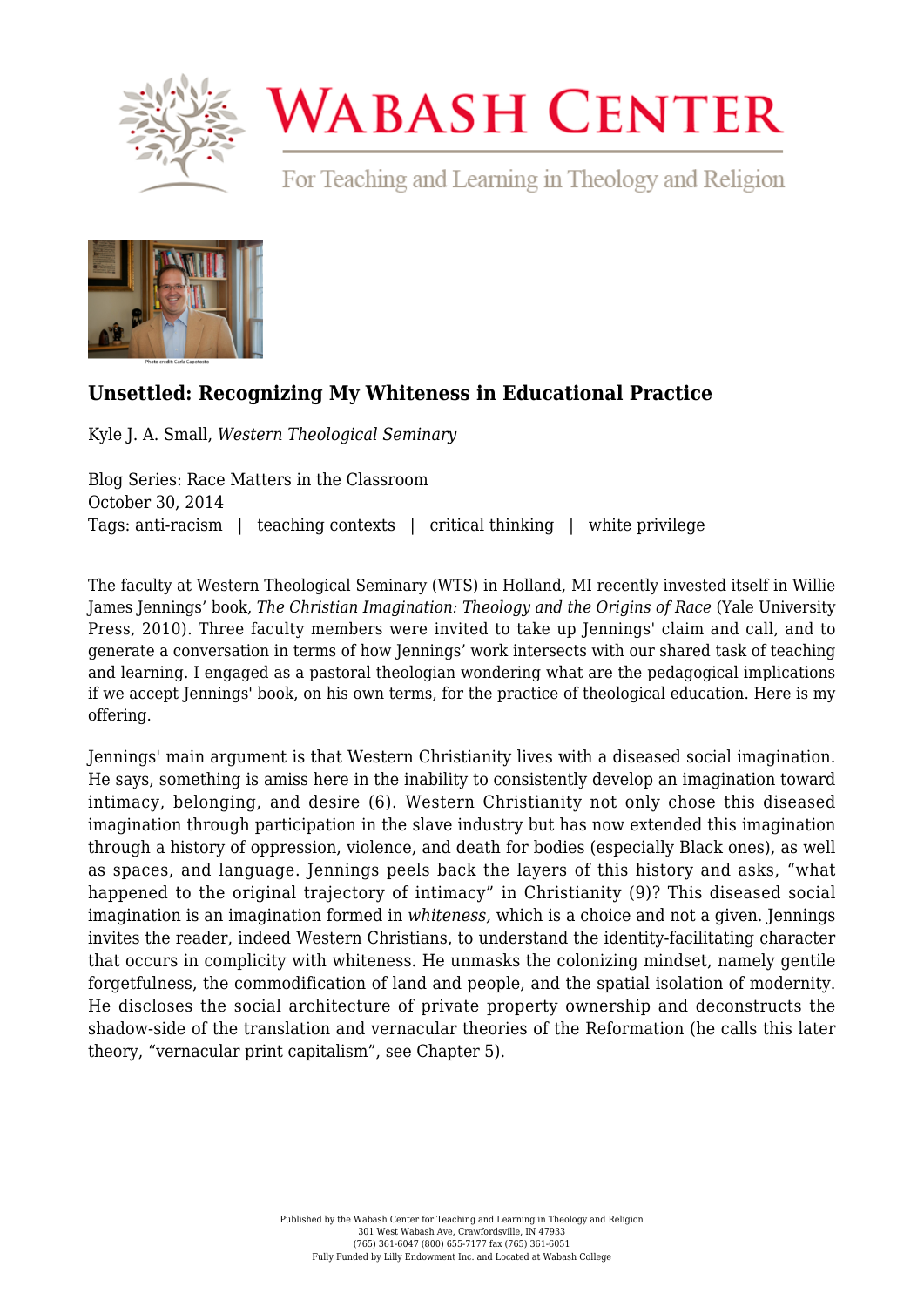Jennings invites a theological re-imagining of Israel and Jesus, creation and redemption, land and people in such a way that "reconfigures living spaces for a more just society" (294). His claims and call are bold and complex; he peels back the social architecture of Christianity to move us toward shalom through the Christian imagination's initial trajectory of intimacy, belonging, and desire.

## **Interrogating Me, a Teacher and Learner**

Jennings unsettles the teacher of theology. He reveals my own pedagogical whiteness and invites me to consider his thesis that I have chosen, even if blindly, the diseased Christian imagination. Upon reading Jennings, I have been wrestling, painfully, in how I am complicit in the unsettling realities of the diseased Christian imagination and whiteness. Jennings invites me to interrogate my vocation and to ask, "How do I, as teacher, live into the colonial liturgy and the organizing ritual each day as a dominant culture person, especially in the economy of vernacular print capitalism and property ownership?"

My response to this question is not an answer but a series of additional questions and unsettling reflections:

- The dissertation and doctoral degree are elements of vernacular print capitalism. I am ordained by the powers of formal education to create and own texts. These accomplishments and professional initials grant me privileges in structures and systems not granted to others. Yet, donning the medieval cap and gown are not baptismal in anyway. The doctoral degree, though deeply formational in its process of achievement, does not bear the marks of a disciple of Jesus Christ; the doctoral degree as a mark of identity is a misappropriation of sacramental and formational power that is afforded to a few and not the many.
- The private office with its books is complicit with vernacular print capitalism and private property. I stamp my books with my name, and this trophy room is one that attempts to say, who "I am" to students and colleagues. Besides wondering why a library exists down the hall if I possess for myself what is also there, Jennings invites me to ask, not simply "what is/is not here in this trophy room? But also to ask how is what is here *organized*?" Why is it that my most accessible shelves contain Bonhoeffer, Luther, and Calvin, and my less accessible bookshelves include hooks, Gonzalez, and Deloria?
- Most painfully, how do I *universalize* or *de-particularize* students and colleagues based on their gender, race, and socio-status? How do I *presume* a student of color or a woman's story prior to an initial encounter or believe an initial encounter discloses one's fullness? Finally, how, amidst feeling home here at WTS, do I create a place of exile for others who do not feel at home? Do I understand what was here before me, or have I forgotten that my belonging here was first as immigrant before it was as citizen, albeit pre-tenure immigrant?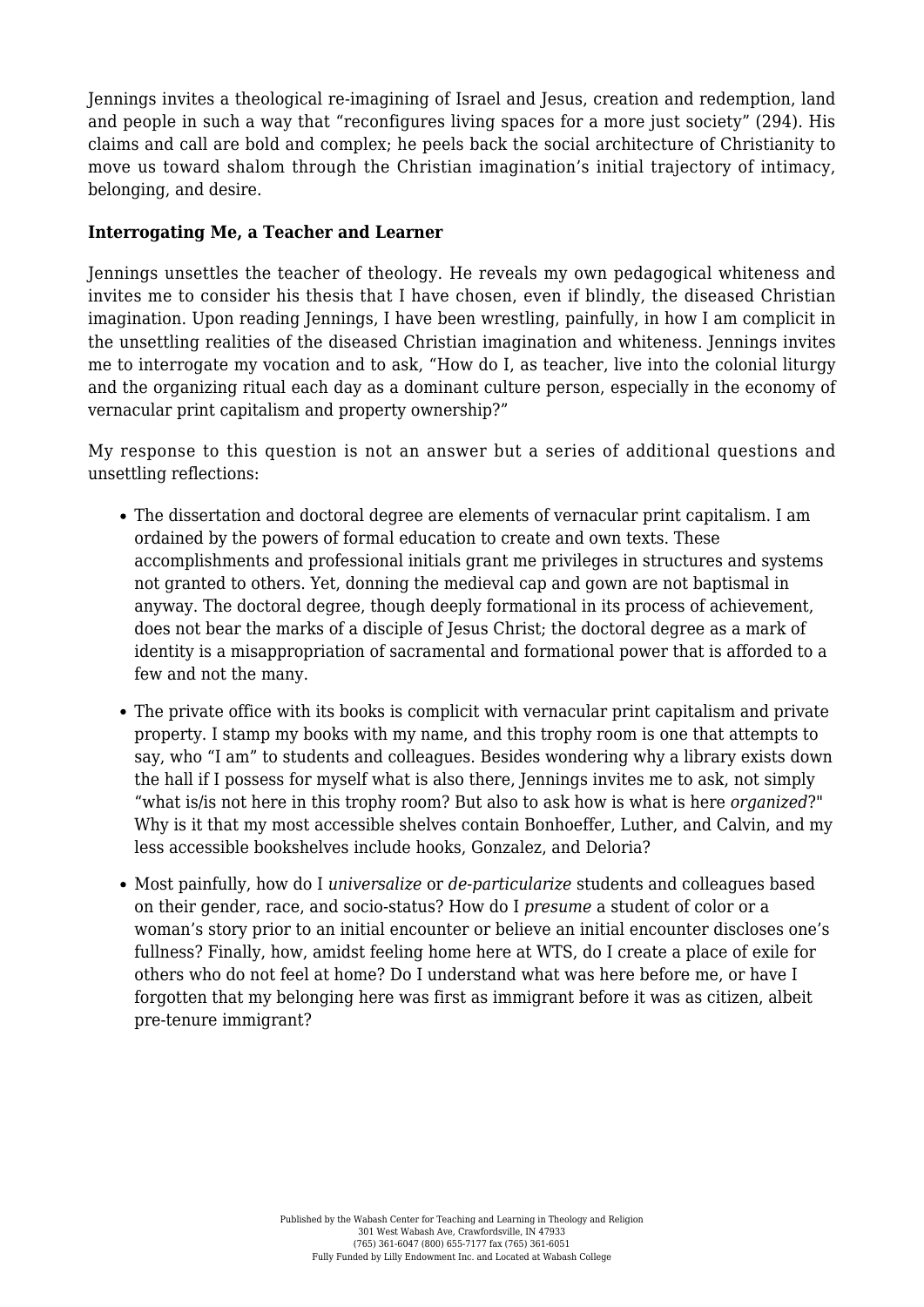

I do not have answers to each question but simply more questions that need deeper pedagogical and personal examination. In other words, I have found myself living at the center of dominant culture and have forgotten what is actual for all of us: exile, suffering, and displacement. We cannot forget that most of us, almost all, were gentiles and heathens before we were home in our offices and schools. Exile is occurring to me and to you whether we know it or not. If we do not sense exile, then we have capitulated to the lie of the colonial liturgy and belong to the dominant

culture.

## **Interrogating Us: A Protestant Reformed Seminary**

When racialized tragic events occur in Ferguson, New York City, or even Holland, Michigan, there is little formal curricular space at WTS to question, explore, or reflect on these events that affect our friends, neighbors, students, colleagues, and even ourselves. Why is it that a curriculum with stated values - formational, sacramental, contextual, and missional - is so thin on required conversations relating to the here and now? Jennings invites us to interrogate our curriculum and our teaching and learning practices to be a place of intimacy, belonging, and desire. Jennings unsettles us to ask:

Why is it that Reformed students know Calvin and Barth better than they know Truth, Douglass, and DuBois? Why is it that Calvin is systematic theology and King is contextual theology? The purpose of the question is not to diminish one voice for another yet to recognize how the occasion of Calvin has been universalized?

The *context* of ministry for our graduates is in the post-20<sup>th</sup> century U.S., yet the primary *content* for their understanding is 16<sup>th</sup> century Reformation Europe. There are particular gifts in each occasion that fashion pastoral leadership; however, when one occasion is considered "The Tradition", aka the universal, then it reduces the others to simple novelty. Universalizing content locates all others in the mode of elective knowledge and not the central or core curriculum. As Jennings writes, "the problem is not curriculum coverage but how curricular sensibilities betray the concealment of modern identity formation with its constant social performances of detachment, distorting translation, and failed intimacy" (291).

Why is it that a student who knows two or three languages (other than English) must learn Greek from an English textbook? Why is it that Greek and Hebrew are the accepted languages for ministry leadership when emerging ministry possibilities occur in places and with people that speak Spanish, Chinese, and Arabic? What pedagogical imperialism